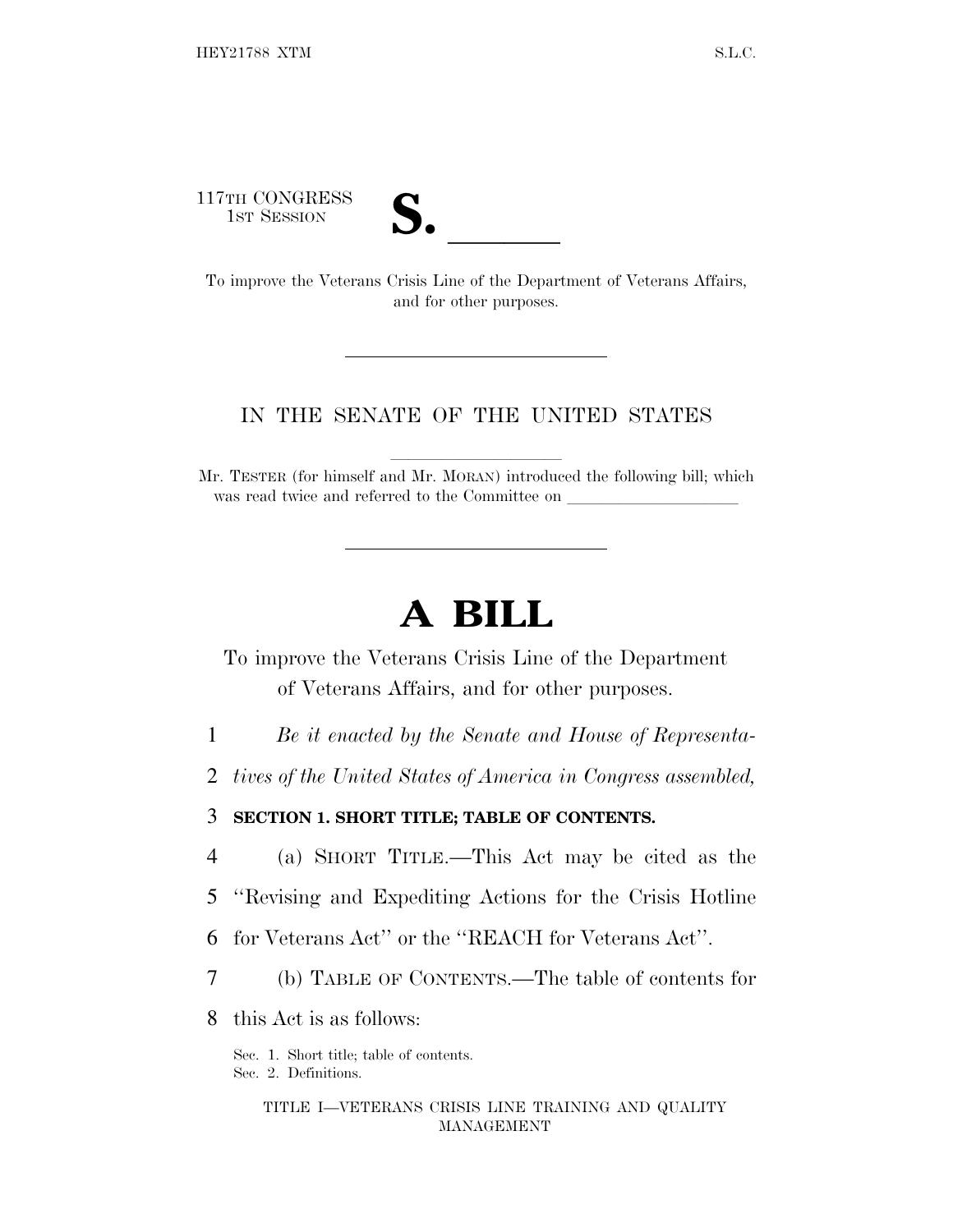#### Subtitle A—Staff Training

- Sec. 101. Review of training for Veterans Crisis Line call responders.
- Sec. 102. Retraining guidelines for Veterans Crisis Line call responders.

### Subtitle B—Quality Review and Management

- Sec. 111. Monitoring of calls on Veterans Crisis Line.
- Sec. 112. Quality management processes for Veterans Crisis Line.
- Sec. 113. Annual common cause analysis for callers to Veterans Crisis Line who die by suicide.

Subtitle C—Guidance for High-risk Callers

- Sec. 121. Development of enhanced guidance and procedures for response to calls related to substance use and overdose risk.
- Sec. 122. Review and improvement of standards for emergency dispatch.
	- Subtitle D—Oversight and Clarification of Staff Roles and Responsibilites
- Sec. 131. Oversight of training of social service assistants and clarification of job responsibilities.

## TITLE II—PILOT PROGRAMS AND RESEARCH ON VETERANS CRISIS LINE

#### Subtitle A—Pilot Programs

Sec. 201. Extended safety planning pilot program for Veterans Crisis Line. Sec. 202. Crisis line facilitation pilot program.

Subtitle B—Research on Effectiveness

Sec. 211. Authorization of appropriations for research on effectiveness and opportunities for improvement of Veterans Crisis Line.

#### TITLE III—TRANSITION OF CRISIS LINE NUMBER

Sec. 301. Feedback on transition of crisis line number.

## 1 **SEC. 2. DEFINITIONS.**

- 2 In this Act:
- 3 (1) DEPARTMENT.—The term ''Department''
- 4 means the Department of Veterans Affairs.
- 5 (2) SECRETARY.—The term ''Secretary'' means
- 6 the Secretary of Veterans Affairs.
- 7 (3) VETERANS CRISIS LINE.—the term ''Vet-8 erans Crisis Line'' means the toll-free hotline for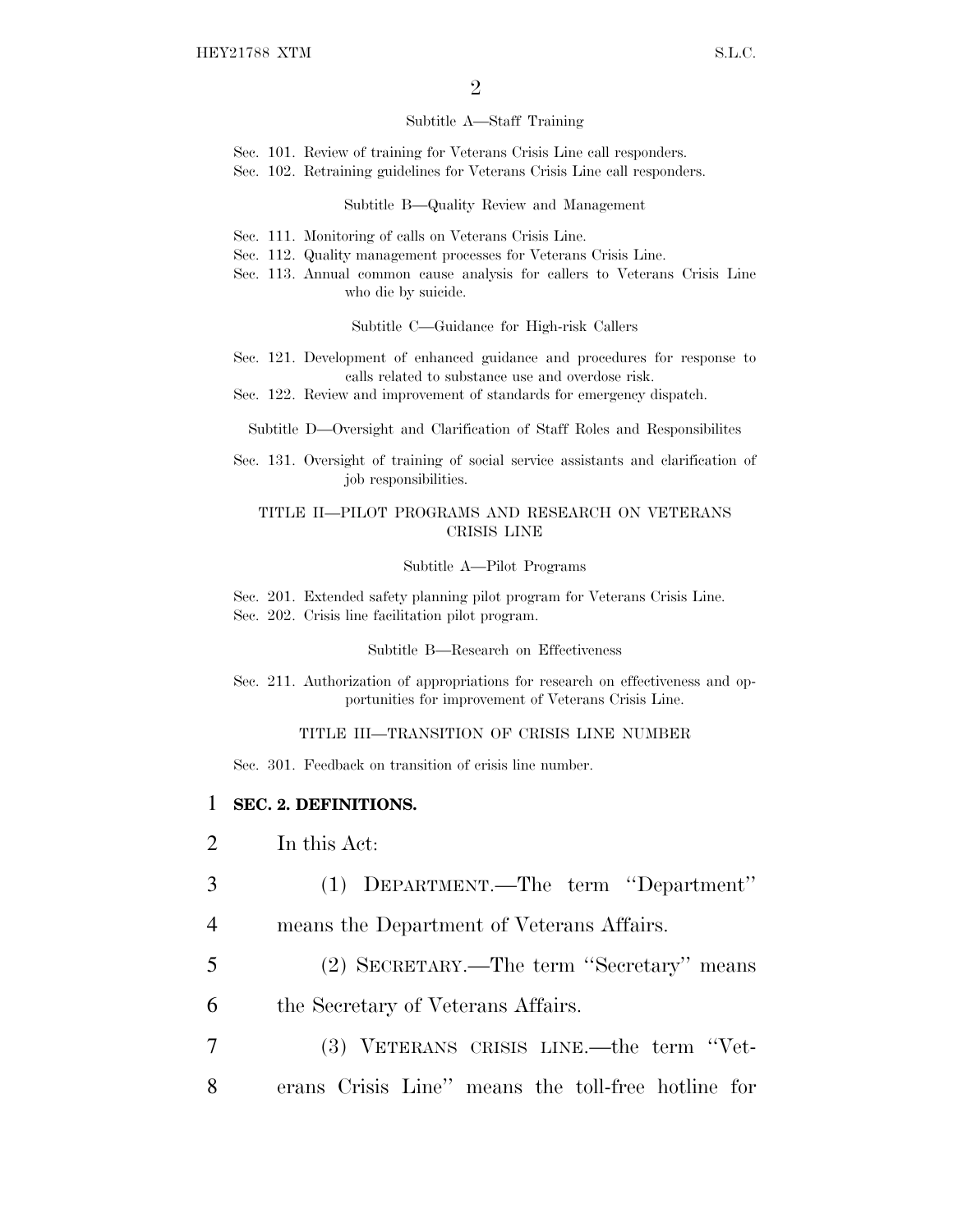veterans established under section 1720F(h) of title 38, United States Code. **TITLE I—VETERANS CRISIS LINE TRAINING AND QUALITY MAN- AGEMENT Subtitle A—Staff Training SEC. 101. REVIEW OF TRAINING FOR VETERANS CRISIS LINE CALL RESPONDERS.**  (a) I<sup>N</sup> GENERAL.—The Secretary shall enter into an agreement with an organization outside the Department, such as the American Association of Suicidology, to review the training for Veterans Crisis Line call responders on assisting callers in crisis. (b) COMPLETION OF REVIEW.—The review conducted under subsection (a) shall be completed not later than one year after the date of the enactment of this Act. (c) ELEMENTS OF REVIEW.—The review conducted under subsection (a) shall consist of a review of the train- ing provided by the Department on subjects including risk assessment, lethal means assessment, substance use and overdose risk assessment, safety planning, referrals to care, supervisory consultation, and emergency dispatch. (d) UPDATE OF TRAINING.—If any deficiencies in the

pursuant to the review under subsection (a), the Secretary

training for Veterans Crisis Line call responders are found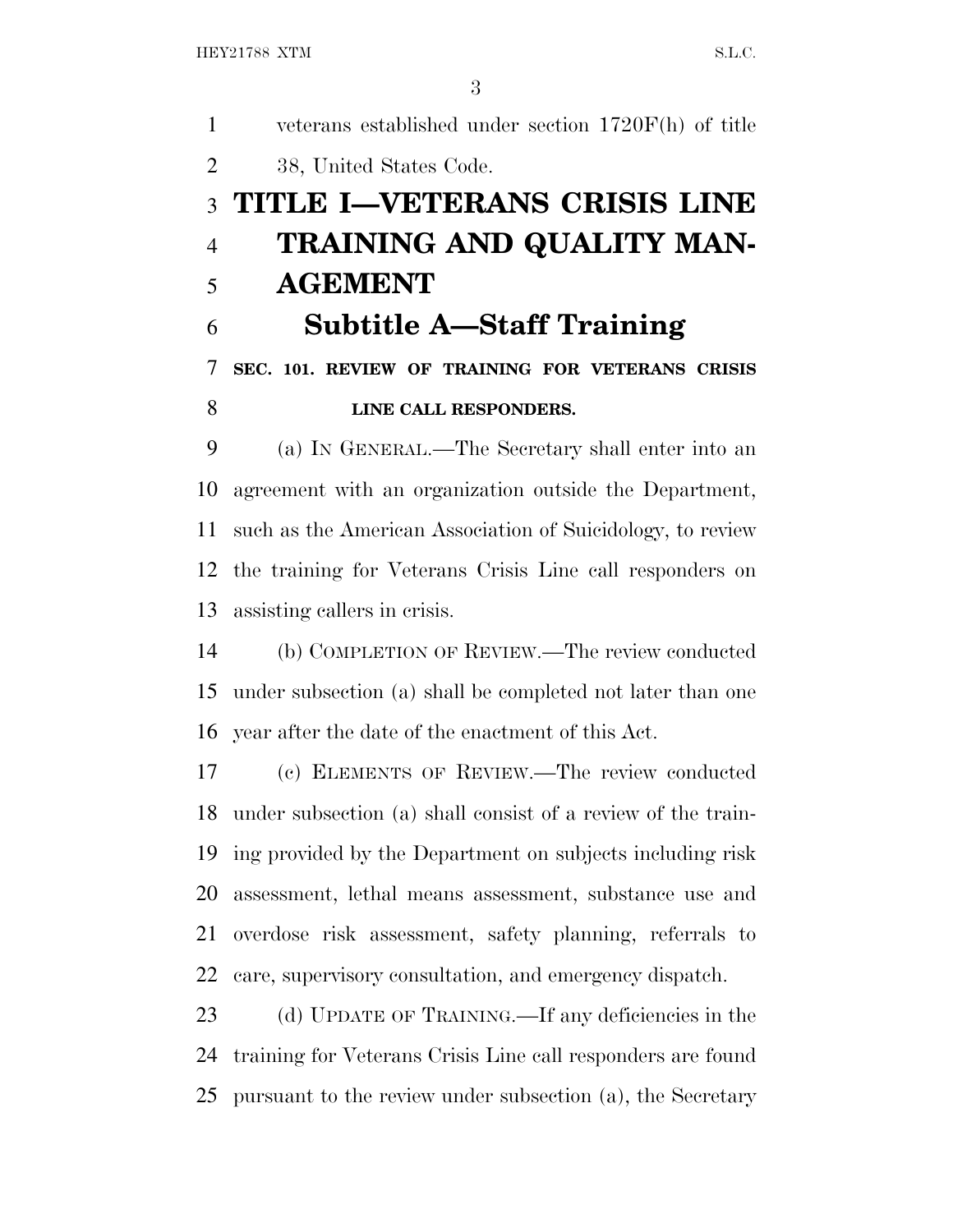shall update such training and associated standards of practice to correct those deficiencies not later than one year after the completion of the review.

## **SEC. 102. RETRAINING GUIDELINES FOR VETERANS CRISIS LINE CALL RESPONDERS.**

 (a) I<sup>N</sup> GENERAL.—Not later than one year after the date of the enactment of this Act, the Secretary shall de- velop guidelines on retraining and quality management for when a Veterans Crisis Line call responder has an adverse event or when a quality review check by a supervisor of such a call responder denotes that the call responder needs improvement.

 (b) ELEMENTS OF GUIDELINES.—The guidelines de- veloped under subsection (a) shall specify the subjects and quantity of retraining recommended and how supervisors should implement increased use of silent monitoring or other performance review mechanisms.

# **Subtitle B—Quality Review and Management**

 **SEC. 111. MONITORING OF CALLS ON VETERANS CRISIS LINE.**

 (a) I<sup>N</sup> GENERAL.—The Secretary shall require that not fewer than two calls per month for each Veterans Cri-sis Line call responder be subject to supervisory silent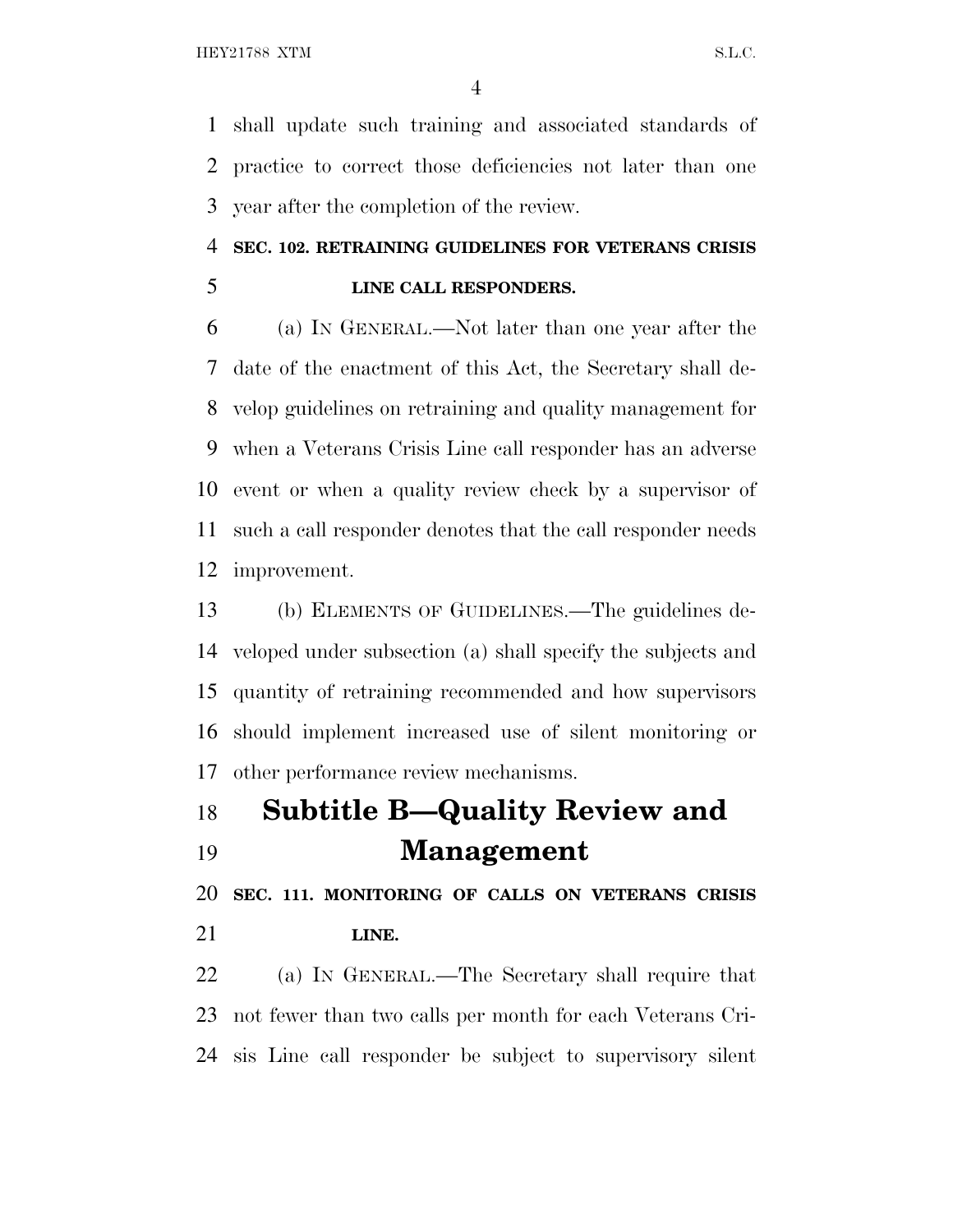monitoring, which is used to monitor the quality of con-duct by such call responder during the call.

 (b) BENCHMARKS.—The Secretary shall establish benchmarks for requirements and performance of Vet- erans Crisis Line call responders on supervisory silent monitored calls.

 (c) QUARTERLY REPORTS.—Not less frequently than quarterly, the Secretary shall submit to the Office of Men- tal Health and Suicide Prevention of the Department of Veterans Affairs a report on occurrence and outcomes of supervisory silent monitoring of calls on the Veterans Cri-sis Line.

## **SEC. 112. QUALITY MANAGEMENT PROCESSES FOR VET-ERANS CRISIS LINE.**

 Not later than one year after the date of the enact- ment of this Act, the leadership for the Veterans Crisis Line, in partnership with the Office of Mental Health and Suicide Prevention of the Department and the National Center for Patient Safety of the Department, shall estab- lish quality management processes and expectations for staff of the Veterans Crisis Line, including with respect to reporting of adverse events and close calls.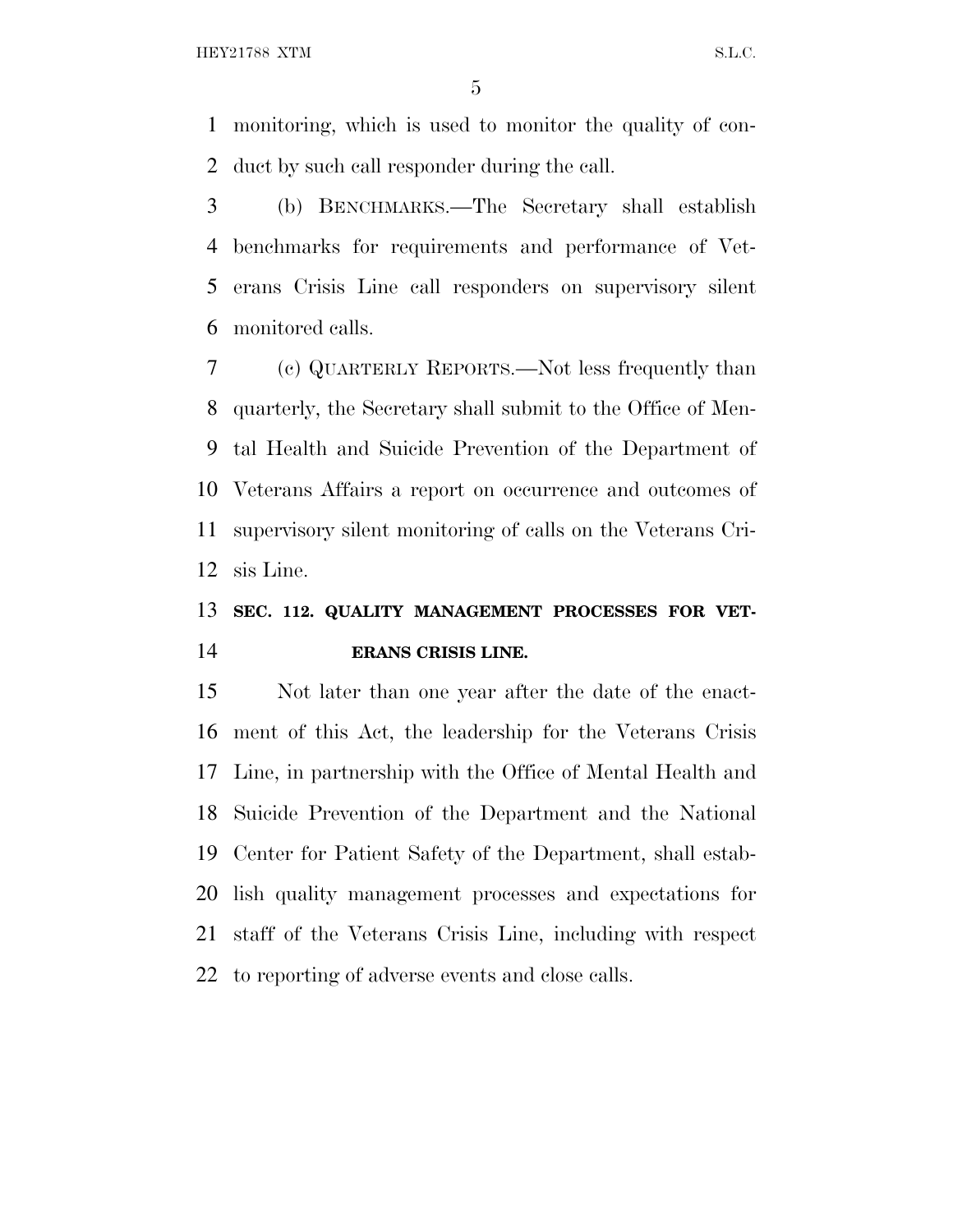## **SEC. 113. ANNUAL COMMON CAUSE ANALYSIS FOR CALL- ERS TO VETERANS CRISIS LINE WHO DIE BY SUICIDE.**

 (a) I<sup>N</sup> GENERAL.—Not less frequently than annually, the Secretary shall perform a common cause analysis for all identified callers to the Veterans Crisis Line that died by suicide during the one-year period preceding the con- duct of the analysis before the caller received contact with emergency services and in which the Veterans Crisis Line was the last point of contact.

 (b) SUBMITTAL OF RESULTS.—The Secretary shall submit to the Office of Mental Health and Suicide Preven- tion of the Department the results of each analysis con-ducted under subsection (a).

 (c) APPLICATION OF THEMES OR LESSONS.—The Secretary shall apply any themes or lessons learned under an analysis under subsection (a) to updating training and standards of practice for staff of the Veterans Crisis Line.

# **Subtitle C—Guidance for High-risk Callers**

 **SEC. 121. DEVELOPMENT OF ENHANCED GUIDANCE AND PROCEDURES FOR RESPONSE TO CALLS RE- LATED TO SUBSTANCE USE AND OVERDOSE RISK.**

 Not later than one year after the date of the enact-ment of this Act, the Secretary, in consultation with na-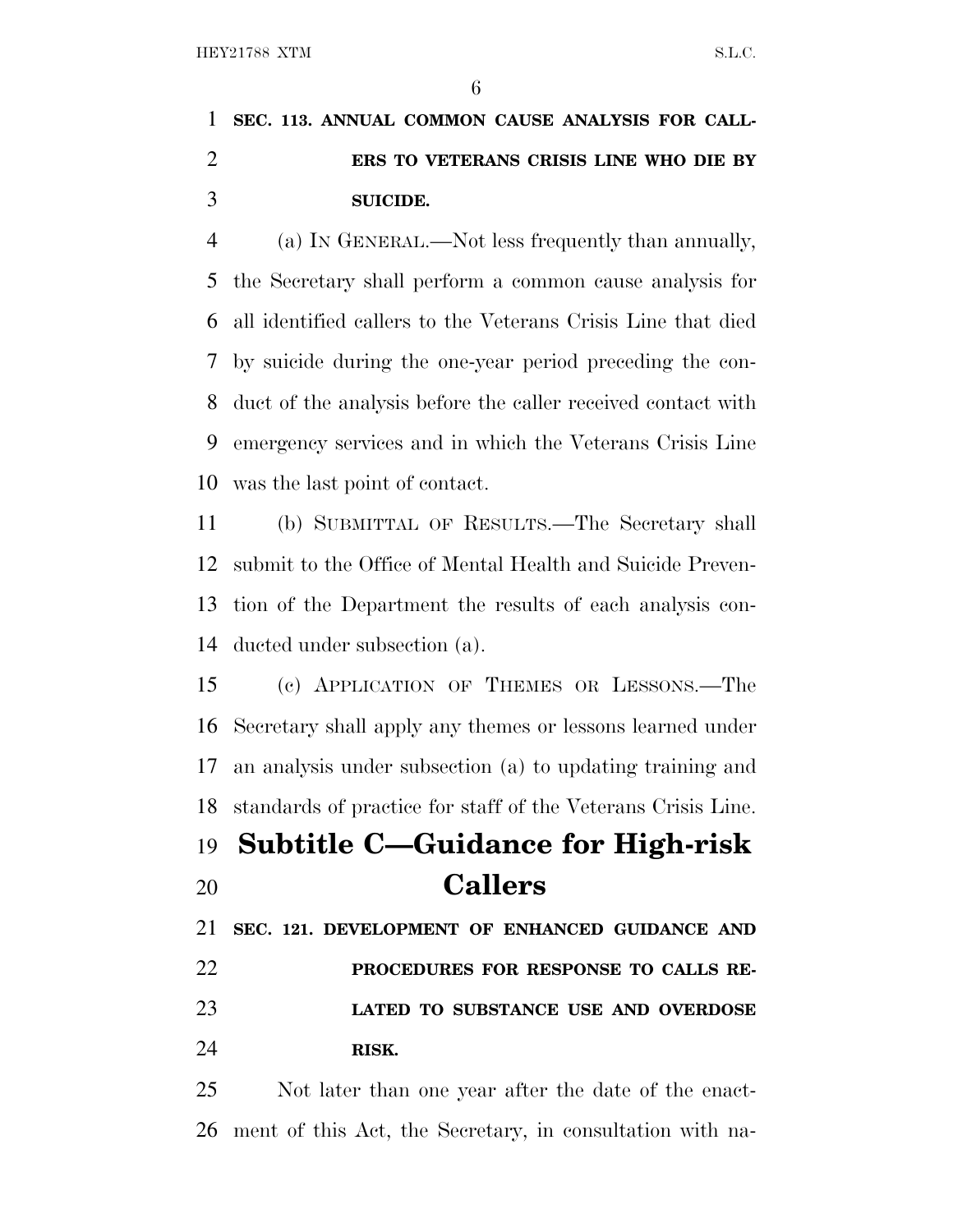| $\mathbf{1}$   | tional experts within the Department on substance use   |
|----------------|---------------------------------------------------------|
| $\overline{2}$ | disorder and overdose, shall—                           |
| 3              | (1) develop enhanced guidance and procedures            |
| $\overline{4}$ | to respond to calls to the Veterans Crisis Line re-     |
| 5              | lated to substance use and overdose risk;               |
| 6              | $(2)$ update training materials for staff of the        |
| 7              | Veterans Crisis Line in response to such enhanced       |
| 8              | guidance and procedures; and                            |
| 9              | (3) update criteria for monitoring compliance           |
| 10             | with such enhanced guidance and procedures.             |
| 11             | SEC. 122. REVIEW AND IMPROVEMENT OF STANDARDS FOR       |
| 12             | <b>EMERGENCY DISPATCH.</b>                              |
| 13             | (a) IN GENERAL.—Not later than one year after the       |
| 14             | date of the enactment of this Act, the Secretary shall— |
| 15             | (1) review the current emergency dispatch               |
| 16             | standard operating procedure of the Veterans Crisis     |
| 17             | Line to identify any additions to such procedure to     |
| 18             | strengthen communication regarding-                     |
| 19             | (A) emergency dispatch for disconnected                 |
| 20             | callers; and                                            |
| 21             | (B) the role of social service assistants in            |
| 22             | requesting emergency dispatch and recording             |
| 23             | such dispatches; and                                    |
| 24             | $(2)$ update such procedure to include the addi-        |
| 25             | tions identified under paragraph (1).                   |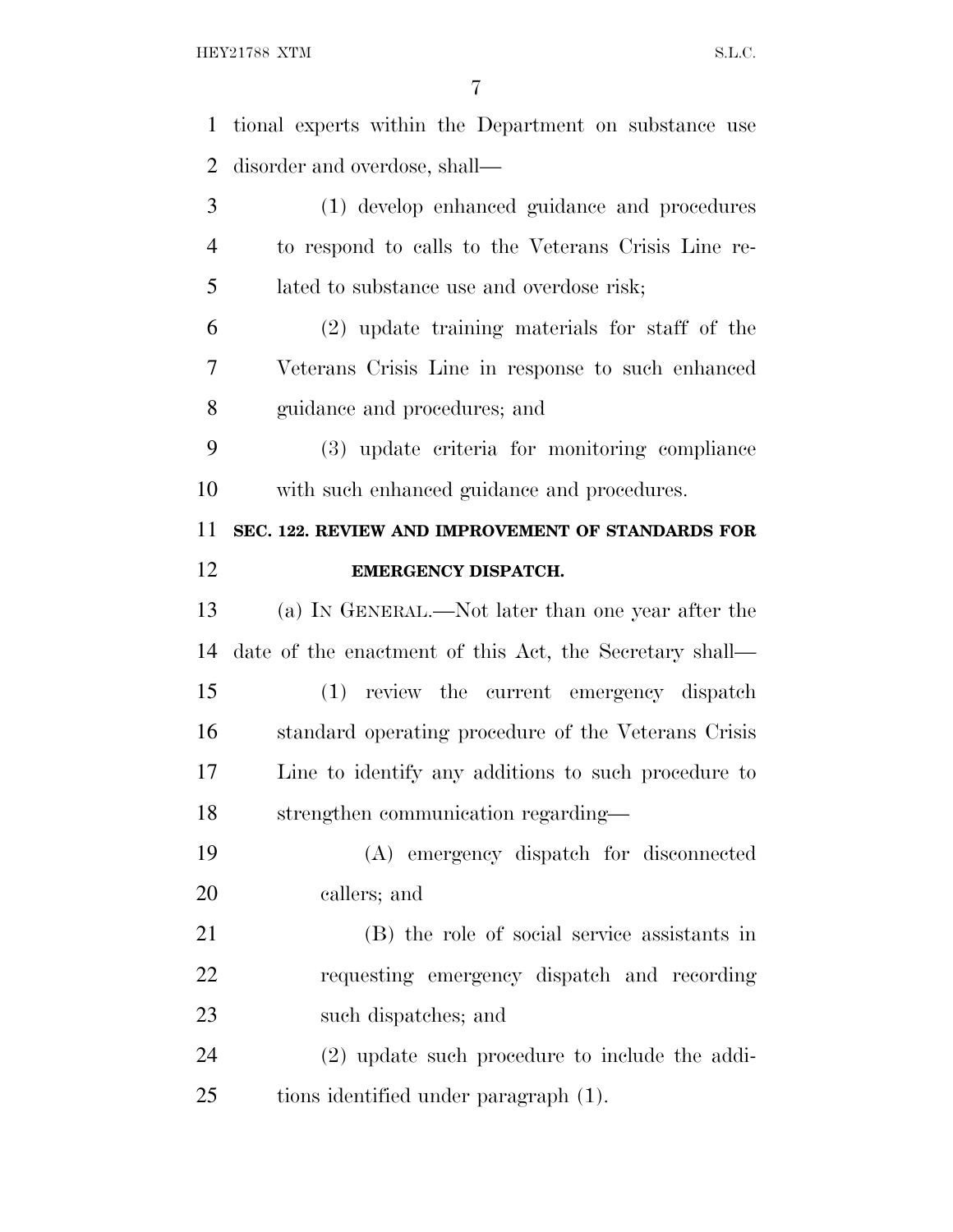HEY21788 XTM S.L.C.

 (b) TRAINING.—The Secretary shall ensure that all staff of the Veterans Crisis Line are trained on all updates made under subsection (a)(2) to the emergency dispatch standard operating procedure of the Veterans Crisis Line. **Subtitle D—Oversight and Clari- fication of Staff Roles and Responsibilites SEC. 131. OVERSIGHT OF TRAINING OF SOCIAL SERVICE AS- SISTANTS AND CLARIFICATION OF JOB RE-SPONSIBILITIES.**

 Not later than one year after the date of the enact-ment of this Act, the Secretary shall—

 (1) establish oversight mechanisms to ensure that social service assistants and supervisory social service assistants working with the Veterans Crisis Line are appropriately trained and implementing guidance of the Department regarding the Veterans Crisis Line; and

 (2) refine standard operating procedures to de- lineate roles and responsibilities for all levels of su- pervisory social service assistants working with the Veterans Crisis Line.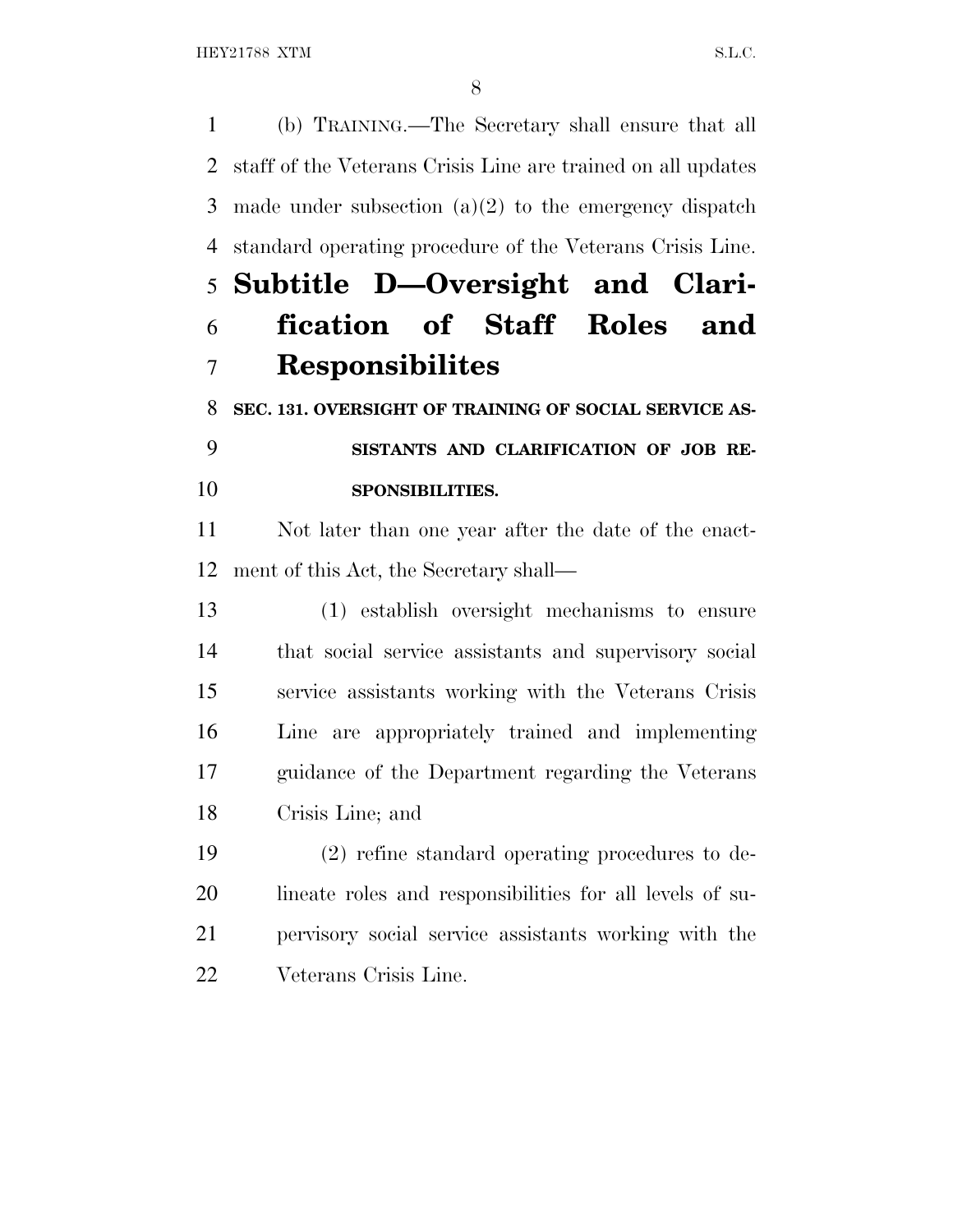# **TITLE II—PILOT PROGRAMS AND RESEARCH ON VETERANS CRISIS LINE Subtitle A—Pilot Programs**

**SEC. 201. EXTENDED SAFETY PLANNING PILOT PROGRAM**

## **FOR VETERANS CRISIS LINE.**

 (a) I<sup>N</sup> GENERAL.—Commencing not later than 180 days after the date of the enactment of this Act, the Sec- retary shall carry out a pilot program to determine wheth- er a lengthier, templated safety plan used in clinical set- tings could be applied in call centers for the Veterans Cri-sis Line.

 (b) BRIEFING.—Not later than two years after the date of the enactment of this Act, the Secretary shall brief Congress on the findings of the Secretary under the pilot program under subsection (a), including such rec- ommendations as the Secretary may have for continuation or discontinuation of the pilot program.

## **SEC. 202. CRISIS LINE FACILITATION PILOT PROGRAM.**

 (a) I<sup>N</sup> GENERAL.—Commencing not later than one year after the date of the enactment of this Act, the Sec- retary shall carry out a pilot program on the use of crisis line facilitation to increase use of the Veterans Crisis Line among high-risk veterans.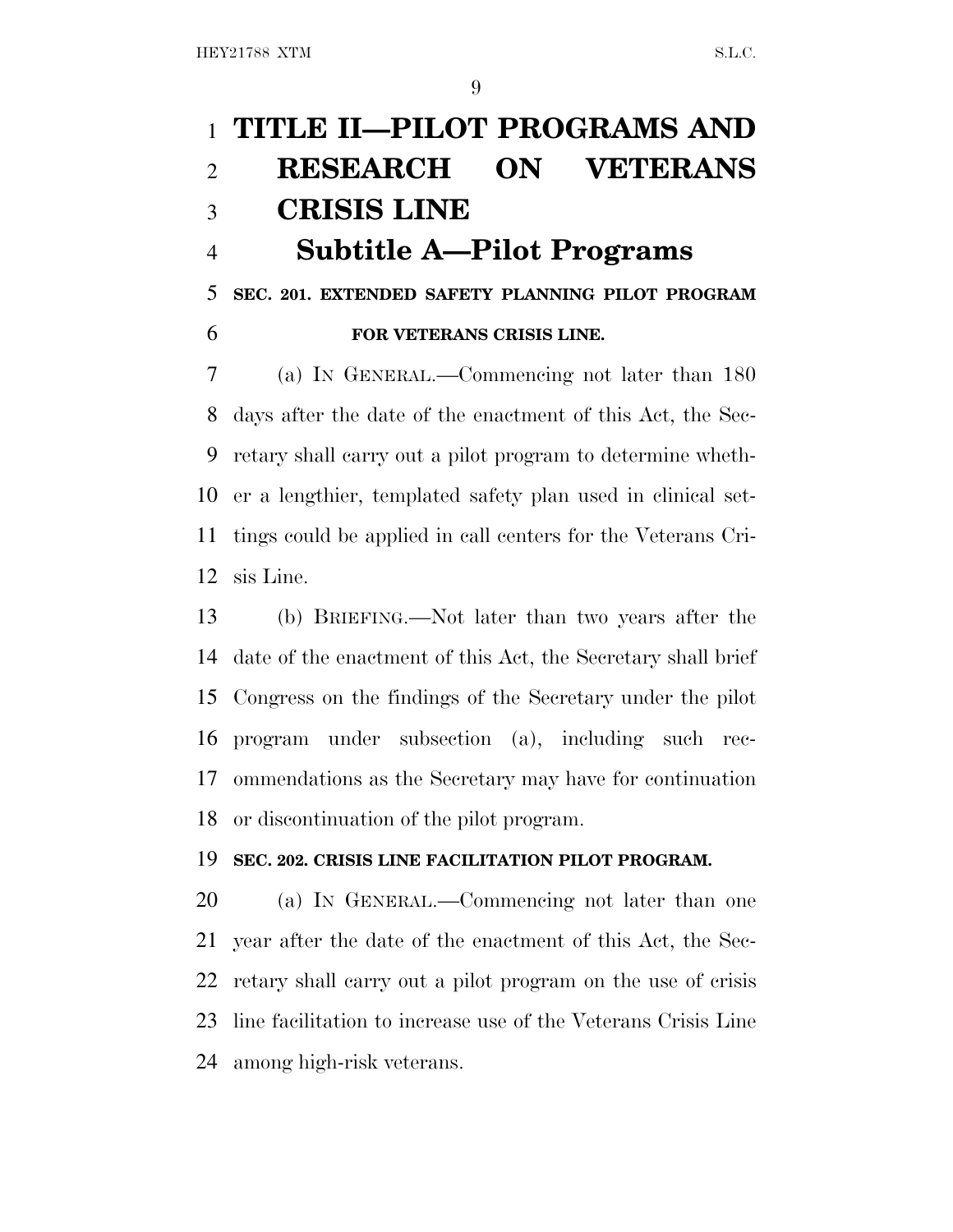HEY21788 XTM S.L.C.

 (b) BRIEFING.—Not later than two years after the date of the enactment of this Act, the Secretary shall brief Congress on the findings of the Secretary under the pilot program under subsection (a), including such rec- ommendations as the Secretary may have for continuation or discontinuation of the pilot program.

(c) DEFINITIONS.—In this section:

 (1) CRISIS LINE FACILITATION.—The term ''crisis line facilitation'', with respect to a high-risk veteran, means the presentation by a therapist of psychoeducational information about the Veterans Crisis Line and a discussion of the perceived bar- riers and facilitators to future use of the Veterans Crisis Line for the veteran, which culminates in the veteran calling the Veterans Crisis Line with the therapist to provide firsthand experiences that may counter negative impressions of the Veterans Crisis Line.

 (2) HIGH-RISK VETERAN.—The term ''high-risk veteran'' means a veteran receiving inpatient mental health care following a suicidal crisis.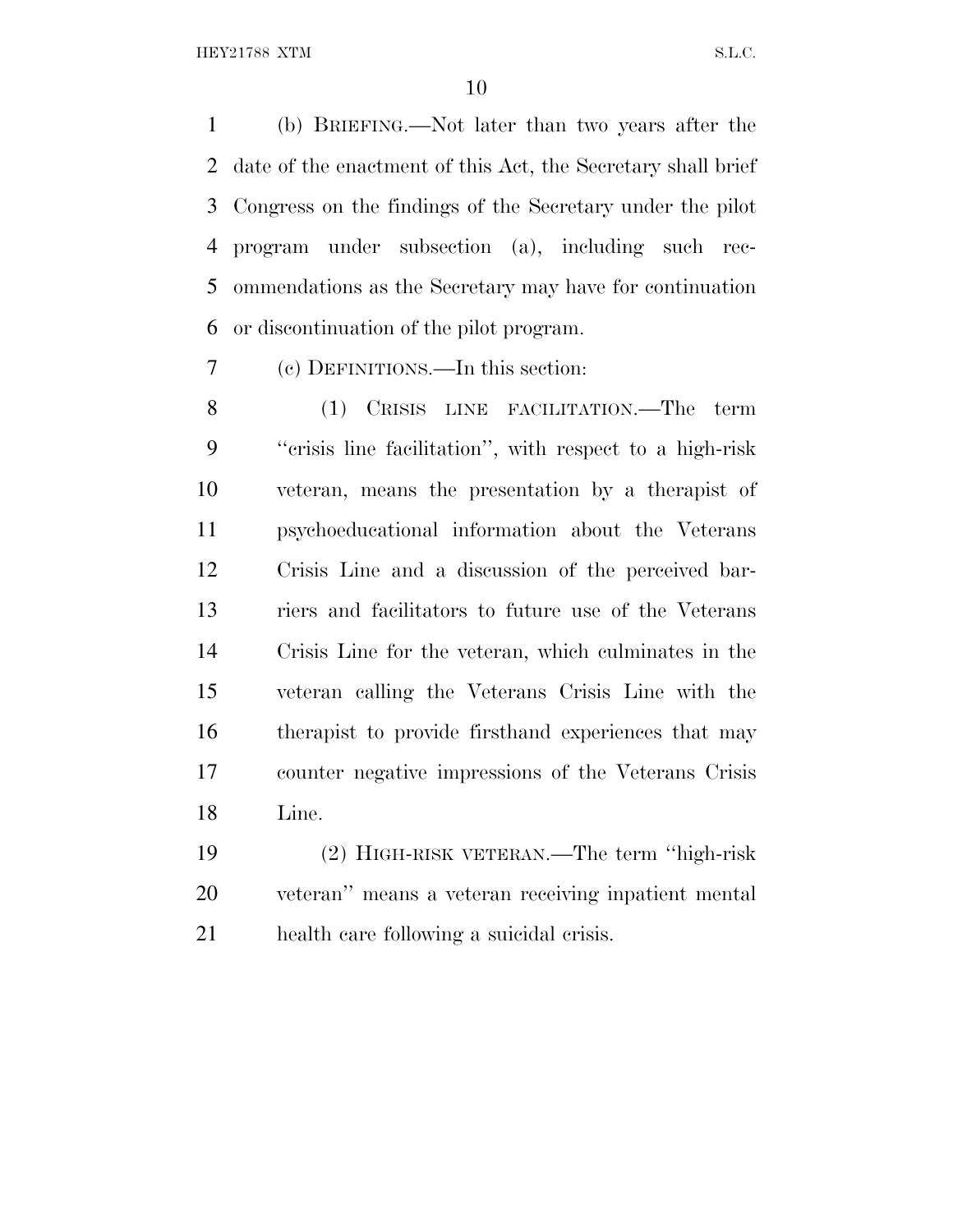# **Subtitle B—Research on Effectiveness**

 **SEC. 211. AUTHORIZATION OF APPROPRIATIONS FOR RE- SEARCH ON EFFECTIVENESS AND OPPORTU- NITIES FOR IMPROVEMENT OF VETERANS CRISIS LINE.**

 There is authorized to be appropriated to the Sec- retary \$5,000,000 for the Mental Illness Research, Edu- cation, and Clinical Centers of the Department to conduct research on the effectiveness of the Veterans Crisis Line and areas for improvement for the Veterans Crisis Line.

## **TITLE III—TRANSITION OF CRISIS LINE NUMBER**

**SEC. 301. FEEDBACK ON TRANSITION OF CRISIS LINE NUM-**

## **BER.**

 (a) I<sup>N</sup> GENERAL.—The Secretary shall solicit feed- back from veterans service organizations on how to con- duct outreach to members of the Armed Forces, veterans, their family members, and other members of the military and veterans community on the move to 988 as the new, national three-digit suicide and mental health crisis hot- line, which is expected to be implemented by July 2022, to minimize confusion and ensure veterans are aware of their options for reaching the Veterans Crisis Line.